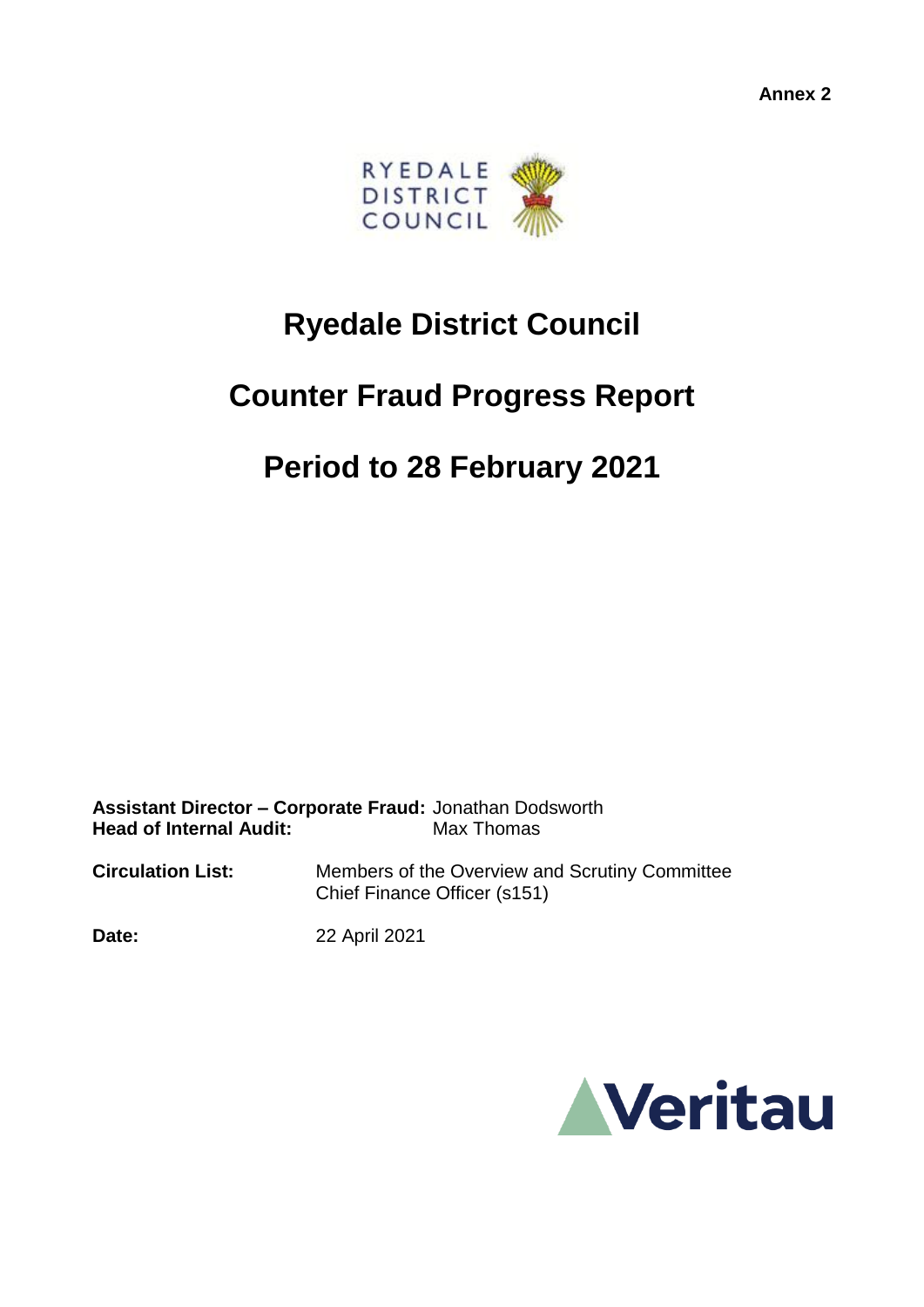#### **Background**

- 1 Fraud is a significant risk to the public sector. Annual losses are estimated to exceed £40 billion in the United Kingdom.
- 2 Financial loss due to fraud can reduce a council's ability to support public services and cause reputational damage.
- 3 Veritau are engaged to deliver a corporate fraud service for Ryedale District Council. A corporate fraud service aims to prevent, detect and deter any fraud and related criminality affecting an organisation.

#### **Covid-19 Grant Fraud**

- 4 The Covid-19 pandemic continues to create working issues and new types of fraud for the team to address. In the final quarter of 2020/21 the counter fraud team are providing support with the Council's post-event assurance plan. Post-assurance checks on the first grant schemes rolled out in 2020 are reaching their conclusion in line with government targets. This work will be supplemented by outputs from the National Fraud Initiative that will be reviewed and investigated as necessary.
- 5 Veritau are continuing to support the Council through the sharing of national and regional intelligence as well as undertaking investigation in cases of suspected fraud.
- 6 The counter fraud team has completed two investigations relating to Covid-19 grant applications. Both were found to be fraudulent and were stopped before payment was made. There are five ongoing investigations in this area.

#### **Counter Fraud Performance 2020/21**

7 Up to 28 February, the counter fraud team achieved £19k in savings for the Council and blocked £30k of fraudulent Covid-19 grant payments. There are currently 16 ongoing investigations. A summary of counter fraud activity is included in the tables below.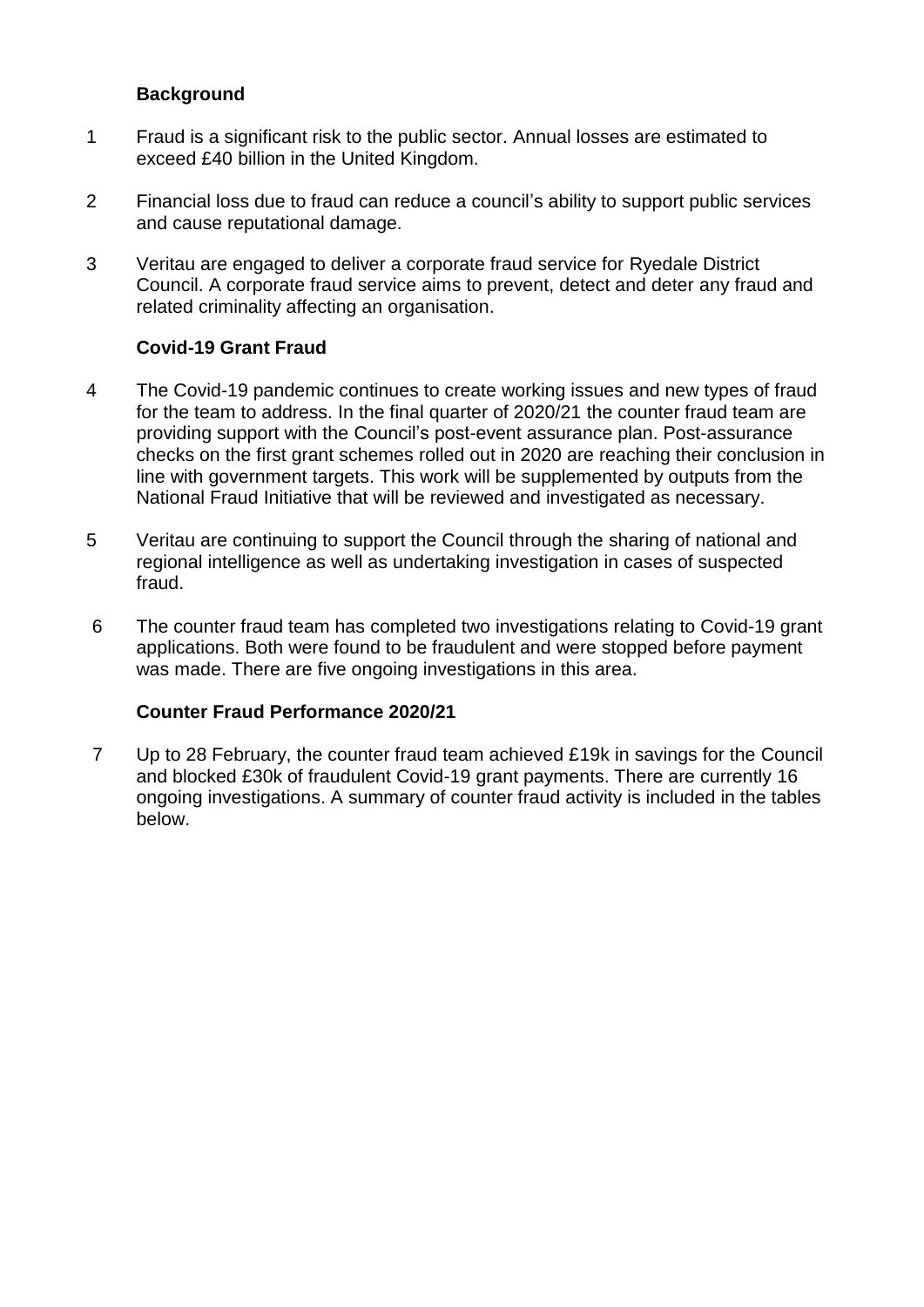### **COUNTER FRAUD ACTIVITY 2020/21**

The tables below shows the total number of fraud referrals received and summarises the outcomes of investigations completed during the year to date.

|                                                                                                                                             | 2020/21<br>(As at 28/2/20) | 2020/21<br>(Target: Full Year) | 2019/20<br>(Full Year) |
|---------------------------------------------------------------------------------------------------------------------------------------------|----------------------------|--------------------------------|------------------------|
| % of investigations completed which result in a<br>successful outcome (for example benefit stopped or<br>amended, sanctions, prosecutions). | 67%                        | 30%                            | 55%                    |
| Amount of actual savings (quantifiable savings - e.g.)<br>CTS) identified through fraud investigation.                                      | £19,029                    | £20,000                        | £32,641                |
| Amount of savings from the prevention of Covid-19<br>grant fraud.                                                                           | £30,000                    | n/a                            | n/a                    |

#### **Caseload figures for the period are:**

|                                                      | 2020/21<br>(As at 28/2/20) | 2019/20<br>(Full Year) |
|------------------------------------------------------|----------------------------|------------------------|
| Carried forward at start of financial year           | 63                         | 75                     |
| <b>Referrals received</b>                            | 39                         | 41                     |
| Referrals rejected <sup>1</sup>                      | 45                         | 32                     |
| Number of investigations completed                   |                            |                        |
| Active cases and awaiting investigation <sup>2</sup> | 48                         | 63                     |

 <sup>1</sup> This figure represents new referrals rejected and previously accepted cases that have been removed from backlog <sup>2</sup> As at 28/2/21 and 31/3/19 respectively.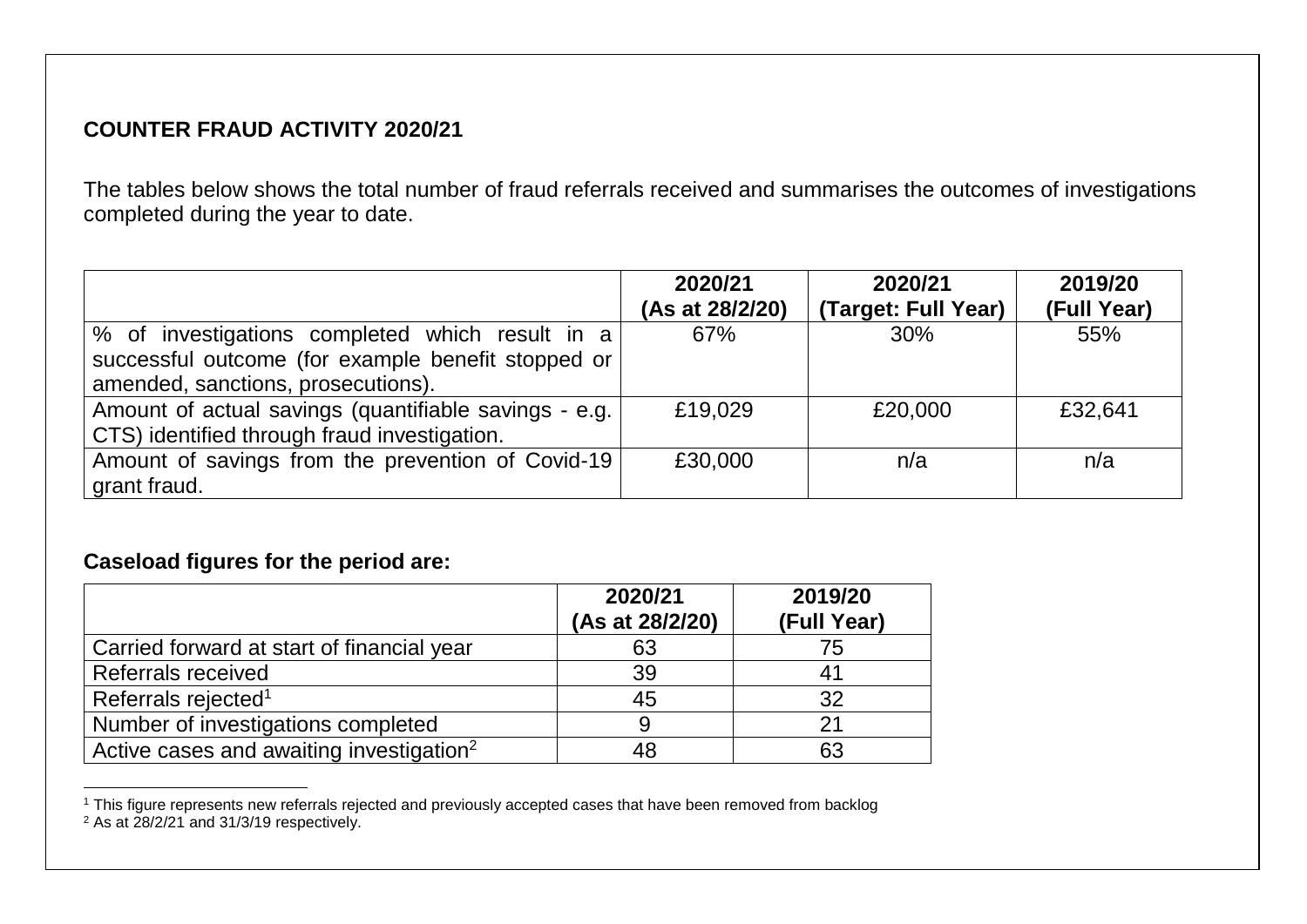### **Summary of counter fraud activity:**

| Work completed or in progress                                                                                                                                                                                                                                                                                                  |
|--------------------------------------------------------------------------------------------------------------------------------------------------------------------------------------------------------------------------------------------------------------------------------------------------------------------------------|
| The 2020/21 National Fraud Initiative (NFI) is underway. An initial set of 505 matches have been<br>received from the NFI which cover a range of council services. Work on reviewing these matches<br>is ongoing.                                                                                                              |
| The NFI will also conduct data matching exercises on Covid-19 grant payments to detect fraud<br>and error, but the results of this part of the exercise have not been released yet.                                                                                                                                            |
| The service continues to use criminal investigation techniques and standards to respond to any<br>fraud perpetrated against the Council. Activity to date includes the following:                                                                                                                                              |
| • Covid-19 Grants – Seven referrals relating to potential Covid-19 grant related fraud have<br>been referred to the team. Two investigations resulted in grant payments being blocked. There<br>are currently five investigations ongoing.                                                                                     |
| • Council Tax Support fraud – To date the team has received 24 referrals for possible CTS<br>fraud and £11k of savings has been identified through fraud investigation in the current<br>financial year. One person was formally cautioned for an offence in this area. There are<br>currently nine cases under investigation. |
| • Council Tax fraud – Eight referrals for council tax fraud have been received in 2020/21. There<br>are currently two cases under investigation.                                                                                                                                                                               |
| <b>NNDR fraud</b> – Three referrals for potential NNDR fraud has been received to date.<br>$\bullet$                                                                                                                                                                                                                           |
| • Internal fraud – There have been no reports of internal fraud against the Council this year.                                                                                                                                                                                                                                 |
|                                                                                                                                                                                                                                                                                                                                |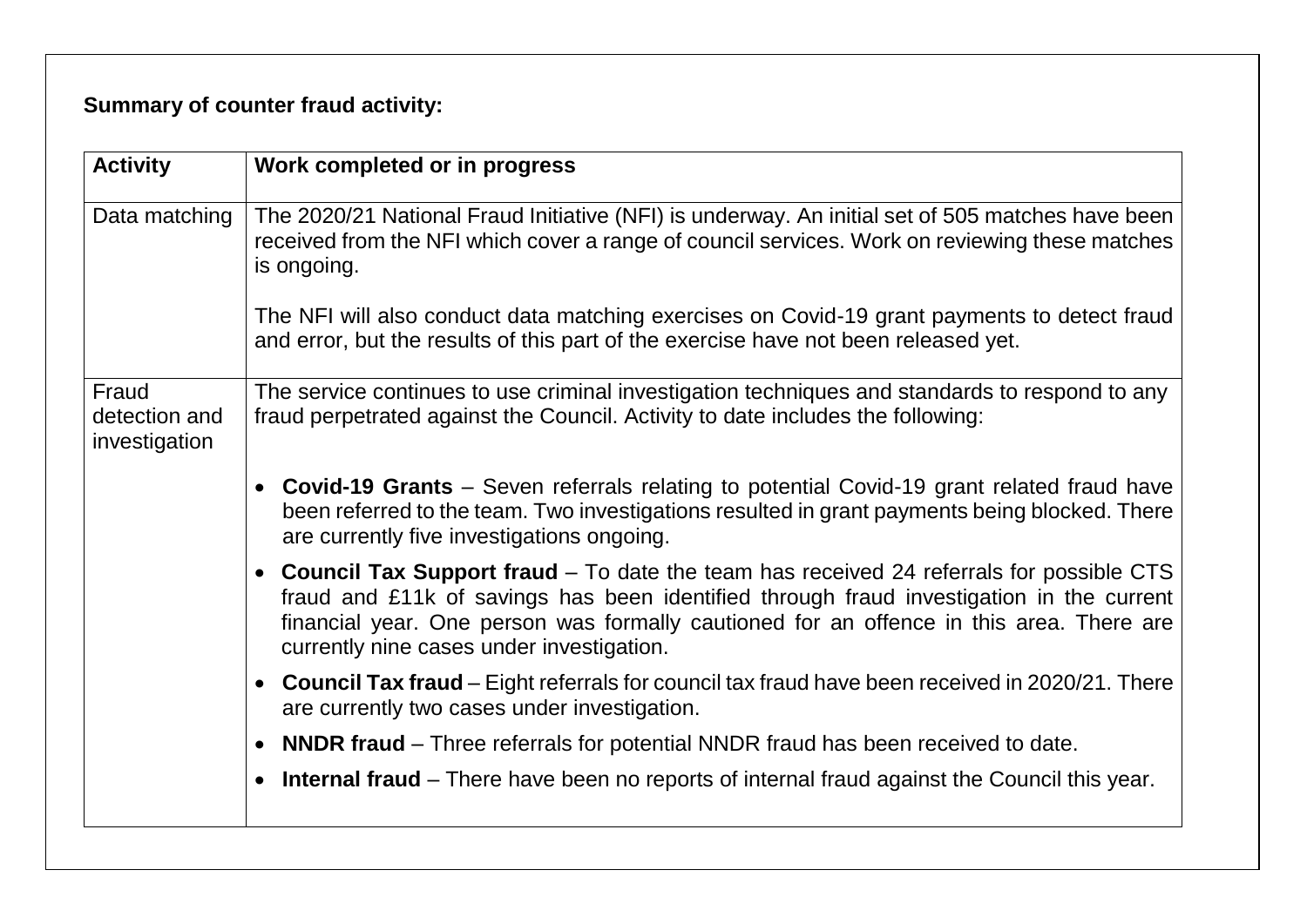| <b>Activity</b>      | Work completed or in progress                                                                                                                                                                                                                                |
|----------------------|--------------------------------------------------------------------------------------------------------------------------------------------------------------------------------------------------------------------------------------------------------------|
| <b>Fraud liaison</b> | The counter fraud team acts as a single point of contact for the Department for Work and<br>Pensions for fraud issues and is responsible for providing data to support their investigations.<br>The team has received four requests for information to date. |
| Fraud<br>Management  | In 2020/21 a range of activity has been undertaken to support the Council's counter fraud<br>framework.                                                                                                                                                      |
|                      | • The counter fraud team alerts council departments to emerging local and national threats<br>through a monthly bulletin and specific alerts over the course of the year.                                                                                    |
|                      | • Throughout the Covid-19 pandemic, the counter fraud team have provided support to the<br>Council in preparing for and administering government funded grant schemes. This has<br>included reviewing government guidance and advising on best practice.     |
|                      | In May, the Council's counter fraud transparency data was updated to include data on<br>counter fraud performance in 2019/20, meeting the Council's obligation under the Local<br>Government Transparency Code 2015.                                         |
|                      | The Council participated in the annual CIPFA Counter Fraud and Corruption Tracker<br>(CFaCT) survey in September 2020. The information will contribute to a CIPFA national<br>report detailing the extent fraud against local authorities.                   |
|                      | In October, the counter fraud team ran a cybercrime awareness week, delivering<br>cybercrime awareness information to council employees through a number of bulletins<br>provided over the course of the week.                                               |
|                      | In November, the counter fraud team raised awareness of fraud internally and amongst the<br>general public as part of International Fraud Week.                                                                                                              |